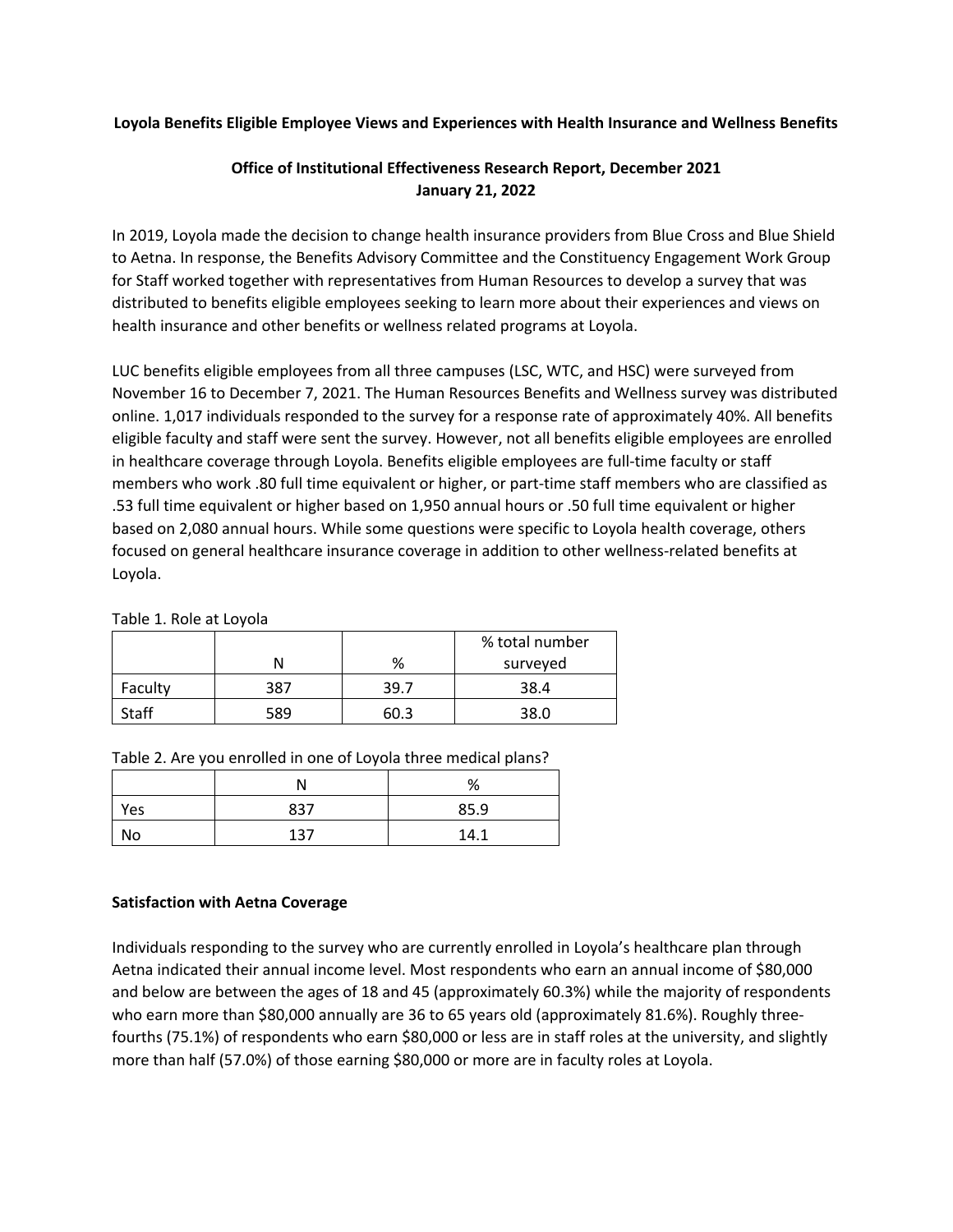Additionally, survey participants were asked about their access and satisfaction with Aeta's network coverage of various services. Overall, individuals making more than \$80,000 annually tended to be less satisfied with Aetna's health insurance coverage. Approximately 42.8% of those with annual incomes above \$80,000 indicated that they were extremely or somewhat dissatisfied with their Aetna coverage. Slightly more than one-third (34.8%) of those making \$80,000 or less indicated that they were extremely or somewhat dissatisfied.

|                                    | \$80,000 and below | Above \$80,000 |
|------------------------------------|--------------------|----------------|
|                                    | %                  | %              |
| Extremely/Somewhat satisfied       | 44.1               | 39.9           |
| Neither satisfied nor dissatisfied | 21.1               | 17.3           |
| Extremely/Somewhat<br>dissatisfied | 34.8               | 42.8           |

Table 3. Overall Satisfaction with Aetna health insurance coverage by annual income level

The vast majority of respondents indicated that they were aware that they had access to various healthrelated services: hospitals, healthcare clinics, primary care physicians, specialty care providers, behavioral health providers, and retail pharmacy locations (see Table 4 below).

|                           |       | \$80,000 and below |       | Above \$80,000 |
|---------------------------|-------|--------------------|-------|----------------|
|                           | % Yes | $%$ No             | % Yes | % No           |
| Hospitals                 | 98.4  | 1.6                | 99.7  | 0.3            |
| <b>Healthcare clinics</b> | 96.2  | 3.8                | 97.2  | 2.8            |
| Primary care              |       |                    |       |                |
| physicians                | 98    | 2                  | 98.3  | 1.7            |
| Specialty care            |       |                    |       |                |
| providers                 | 91.2  | 8.8                | 89.8  | 10.2           |
| Behavioral health         |       |                    |       |                |
| provider                  | 77.3  | 22.7               | 75.1  | 24.9           |
| Retail pharmacy           |       |                    |       |                |
| locations                 | 94.6  | 5.4                | 91.3  | 8.7            |

Table 4. Access to health-related services through Aetna insurance by annual income level

Despite high levels of awareness of access to health-related services, respondents indicated varying levels of satisfaction with those same services. Behavioral health providers and specialty care providers are the two areas with the lowest levels of satisfaction for those earning \$80,000 and below and for those earning above \$80,000. Slightly less than half of (45.1% of those earning \$80,000 or below and 44.7% of those earning above \$80,000) indicated that they were extremely dissatisfied or dissatisfied with Aetna's coverage of behavioral health providers. Over one-quarter (27.1% of those earning \$80,000 or below and 31.1% of those earning above \$80,000) were extremely dissatisfied or dissatisfied with Aetna's coverage of specialty care providers. Table 5 below provides more detail on satisfaction with all of the health-related services surveyed.

Table 5. Satisfaction with Aetna's network coverage of services by annual income level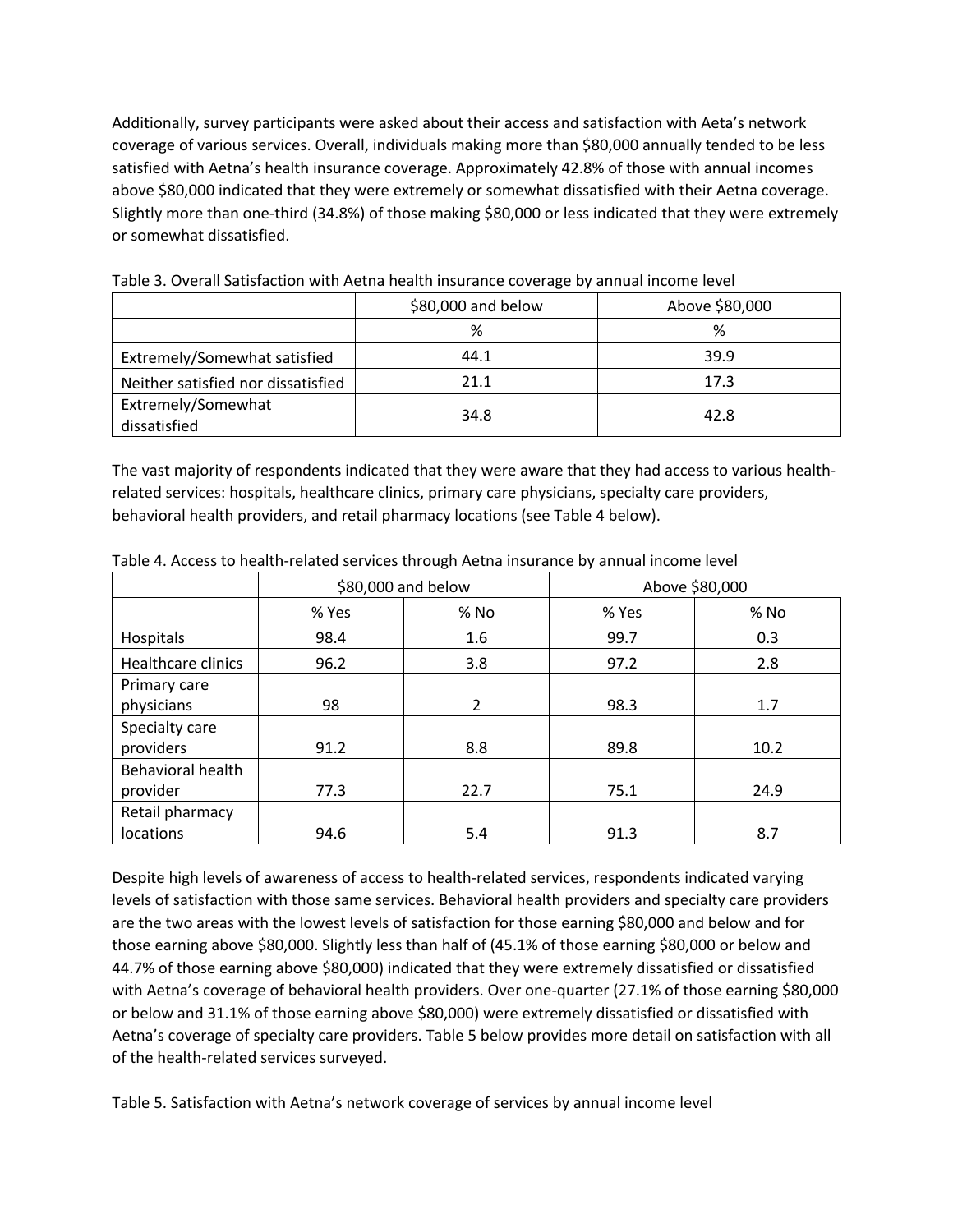|                               | \$80,000 and below                 |                                              | Above \$80,000                     |                                                     |  |
|-------------------------------|------------------------------------|----------------------------------------------|------------------------------------|-----------------------------------------------------|--|
|                               | % Extremely<br>Satisfied/Satisfied | % Extremely<br>Dissatisfied/Diss<br>atisfied | % Extremely<br>Satisfied/Satisfied | % Extremely<br>Dissatisfied/<br><b>Dissatisfied</b> |  |
| Hospitals                     | 56                                 | 13.3                                         | 63.7                               | 15.3                                                |  |
| Healthcare clinics            | 58                                 | 12.6                                         | 61.9                               | 14.4                                                |  |
| Primary care physicians       | 65.4                               | 13.4                                         | 70.1                               | 14.2                                                |  |
| Specialty care providers      | 49.7                               | 27.1                                         | 47.3                               | 31.3                                                |  |
| Behavioral health<br>provider | 29                                 | 45.1                                         | 28.7                               | 44.7                                                |  |
| Retail pharmacy<br>locations  | 65.9                               | 12.5                                         | 63.8                               | 15.9                                                |  |

Of the 305 respondents who completed the open-ended item regarding disruption in their medical coverage, most (78%) reported a mental health provider, behavioral specialist, other specialist, or primary care provider no longer being covered by Aetna. Other specialists included speech therapists, physical therapists, cancer specialists, podiatrists, chiropractors. Many reported these specialists were treating family members in addition to the Loyola faculty or staff member.

## **Importance of Factors Related to Healthcare Coverage**

The majority of staff and faculty (59%) would rather implement solutions to minimize increases to premiums and deductibles than pay more for their healthcare coverage. This factor was even more important to Loyola staff than for Loyola faculty.

| Table 6. Respondent preferences in passing health benefit costs on to employees, by faculty and staff |  |
|-------------------------------------------------------------------------------------------------------|--|
| role                                                                                                  |  |

|                                                                                                                                                           | <b>Total Faculty and Staff</b> |      |                          |                 |
|-----------------------------------------------------------------------------------------------------------------------------------------------------------|--------------------------------|------|--------------------------|-----------------|
|                                                                                                                                                           | N                              | %    | <b>Faculty Only</b><br>% | Staff Only<br>% |
| Pay more for medical services, with increased<br>deductible and out-of-pocket maximum<br>amounts to maintain or minimize increases in<br>monthly premiums | 133                            | 15.1 | 17.4                     | 13.7            |
| Pay more out of your paycheck (higher<br>monthly premiums) to maintain or minimize<br>increases to the deductible and out-of-pocket<br>maximum amounts    | 229                            | 26.1 | 33.1                     | 21.3            |
| Implement solutions to minimize increases to<br>premiums and deductibles                                                                                  | 517                            | 58.8 | 49.4                     | 65              |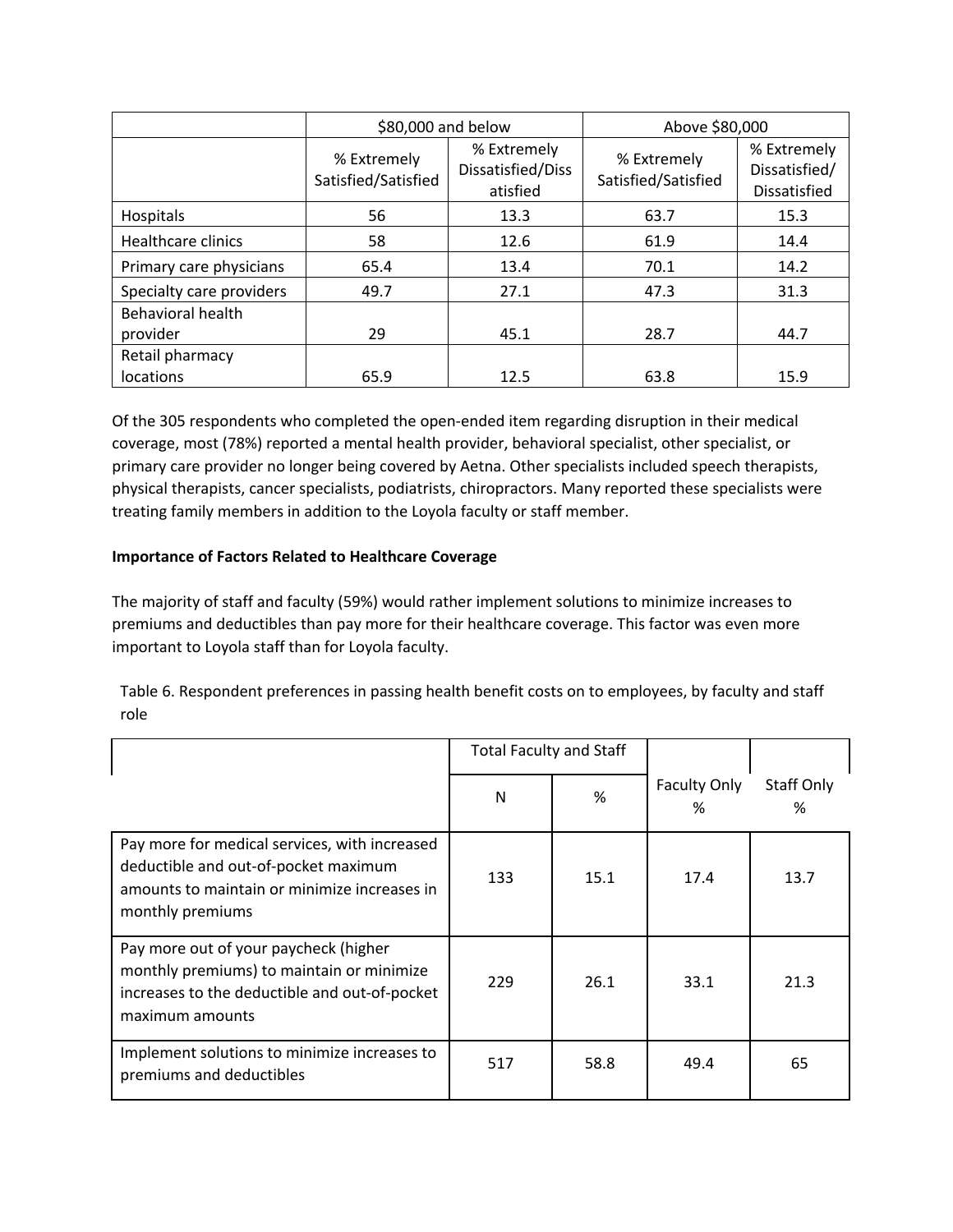When asked about other factors that mattered to them, Loyola employees rated their network of doctors/hospitals and the cost of insurance premiums as most important to them. The cost at time of services followed in importance. Customer service and timeliness of claims was most important to far fewer individuals. There was a difference between faculty and staff. Faculty (45.8% of faculty) were most likely to consider their network of doctors and hospitals as their first order of importance while staff (38.7% of staff) were more likely to note that cost of health insurance premiums was their top priority.

|                |     |                | Cost at the time of   |                       |     |            |          |            |     |               |
|----------------|-----|----------------|-----------------------|-----------------------|-----|------------|----------|------------|-----|---------------|
|                |     |                | services (deductible, |                       |     |            | Customer |            |     |               |
|                |     | Cost of health |                       | co-insurances,        |     |            |          | service    |     |               |
|                |     | insurance      |                       | prescription drug co- |     | Network of |          | support on |     | Timeliness of |
|                |     | premiums per   |                       | insurance, out-of-    |     | doctors/   |          | claims     |     | claims        |
|                |     | paycheck       |                       | pocket maximums)      |     | hospitals  |          | questions  |     | processing    |
|                | N   | %              | N                     | %                     | N   | %          | N        | %          | N   | %             |
| $\mathbf{1}$   | 255 | 32.2           | 163                   | 20.6                  | 294 | 36.1       | 44       | 5.6        | 85  | 10.2          |
| $\overline{2}$ | 195 | 24.7           | 326                   | 41.2                  | 128 | 15.7       | 100      | 12.7       | 62  | 7.4           |
| 3              | 211 | 26.7           | 180                   | 22.7                  | 288 | 35.4       | 78       | 9.9        | 66  | 7.9           |
| 4              | 66  | 8.3            | 86                    | 10.9                  | 42  | 5.2        | 405      | 51.3       | 174 | 20.9          |
| 5              | 64  | 8.1            | 37                    | 4.7                   | 62  | 7.6        | 163      | 20.6       | 446 | 53.5          |
| Total          | 791 | 100            | 792                   | 100                   | 814 | 100        | 790      | 100        | 833 | 100           |

Table 7. Respondent rankings of aspects of health care coverage

## **Dental, Vision Coverage and Rx Benefits**

More Loyola faculty and staff use the Delta Dental compared to Guardian Dental. Of those enrolled, the large majority find the plans meet their needs. There were not significant differences between faculty and staff views.

|        |     | Delta Dental |     | <b>Guardian Dental</b> |
|--------|-----|--------------|-----|------------------------|
|        | Ν   | %            | N   | %                      |
| Yes    | 699 | 80.1         | 95  | 11.4                   |
| No     | 157 | 18           | 687 | 82.5                   |
| Unsure |     |              |     |                        |

Table 8. Dental plan enrollment, by plan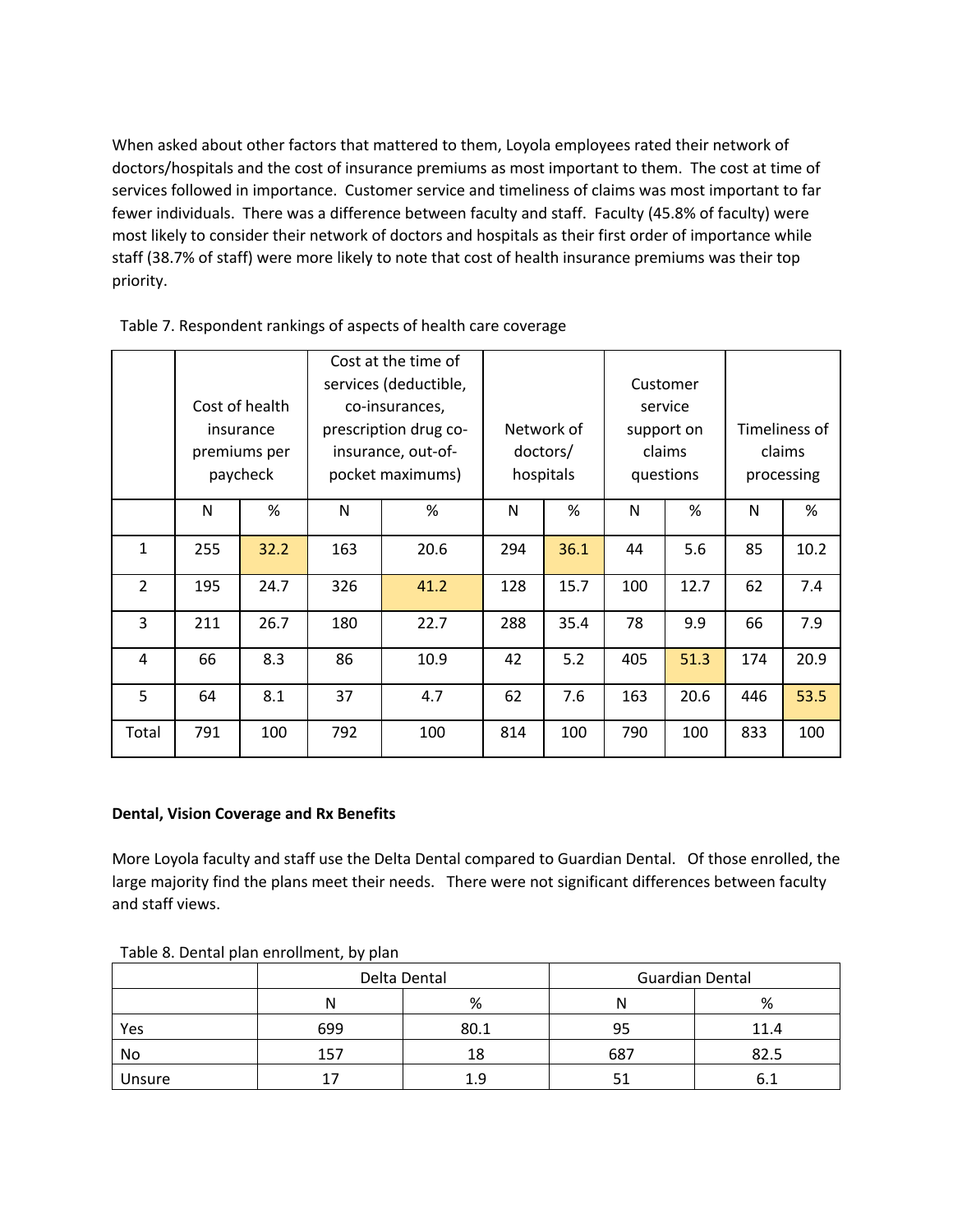|                      | %    |
|----------------------|------|
| To a great extent    | 22.4 |
| To a good extent     | 33.3 |
| To a moderate extent | 20.6 |
| Does not meet needs  | 8.7  |
| Have not utilized    | 15.1 |

Table 9. Dental insurance meeting family needs

Of those enrolled in Loyola's vision plan, the large majority find the plan meet their needs. However, at the time of this survey more than a third of those enrolled had not yet used the plan. There were not significant differences between faculty and staff views.

### Table 10. Vision plan enrollment

|        | N   | %        |
|--------|-----|----------|
| Yes    | 555 | 63.6     |
| No     | 294 | 33.7     |
| Unsure | 24  | $\sim\,$ |

### Table 11. Vision plan meeting family needs

|                      | %    |
|----------------------|------|
| To a great extent    | 17.7 |
| To a good extent     | 26.1 |
| To a moderate extent | 14.1 |
| Does not meet needs  | 5.3  |
| Have not utilized    | 36.8 |

More survey respondents indicated that they used the prescription benefit through CVS than did not. The large majority, over 90%, said the benefit met their family's needs to some extent. Over a third found that it helped them to a great extent.

#### Table 12. Utilization of CVS prescription benefit

|        | N   | %            |
|--------|-----|--------------|
| Yes    | 570 | 66.7         |
| No     | 224 | 26.2         |
| Unsure | b.  | , <u>. .</u> |

#### Table 13. Prescription benefit met family needs

|                   | %    |
|-------------------|------|
| To a great extent | 36.3 |
| To a good extent  | 35.6 |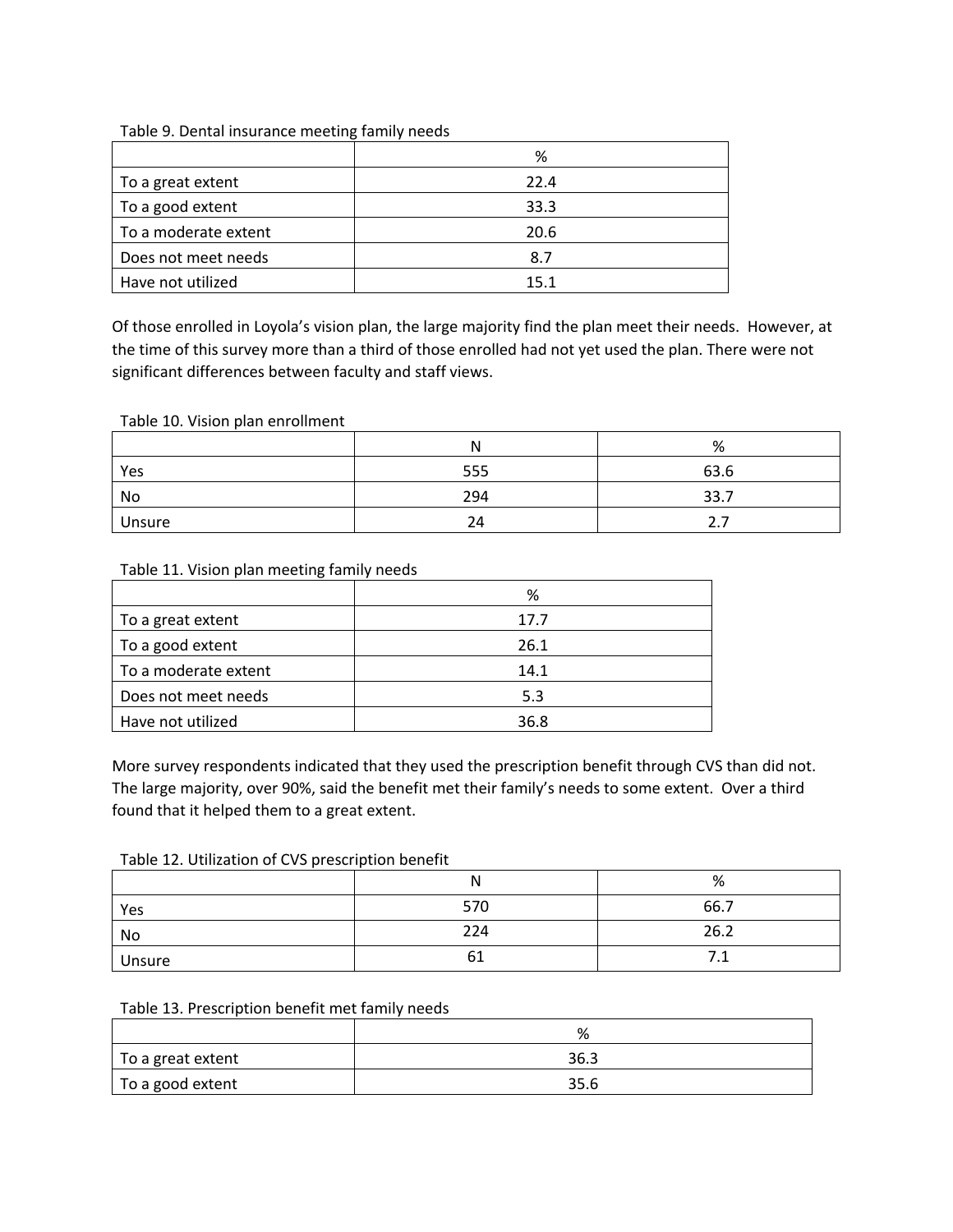| l To a moderate extent        | 20.6 |
|-------------------------------|------|
| Does not meet needs           | 6.9  |
| Have not utilized the service | 0.5  |

## **Retirement Benefits and Parental Leave**

The majority of Loyola employees responding to the survey thought their 403B retirement savings program met their family's needs to a good or great degree (68%). Few of the employees reported that they had used the short-term disability insurance benefit or the parental leave benefit. Of the over 100 who had used short-term disability benefits, the vast majority found them to meet their needs to a great or good extent. Of the over 100 who has used the parental leave program, the levels of satisfaction were more distributed. One-quarter of those using parental leave said it did not meet their needs.

### Table 14. 403B retirement savings program met your family's needs

|                      | N   | %    |
|----------------------|-----|------|
| To a great extent    | 286 | 32.9 |
| To a good extent     | 305 | 35.1 |
| To a moderate extent | 143 | 16.4 |
| Does not meet needs  | 19  | 2.2  |
| Have not utilized    | 117 | 13.4 |

## Table 15. Short-term disability insurance benefit met your needs

|                      | N   | %    |
|----------------------|-----|------|
| To a great extent    | 52  |      |
| To a good extent     |     | 5.4  |
| To a moderate extent | 28  | 3.2  |
| Does not meet needs  |     | 0.7  |
| Have not utilized    | 734 | 84.7 |

#### Table 16. Parental leave benefit met your family's needs

|                      | N   | %    |
|----------------------|-----|------|
| To a great extent    | 36  | 4.1  |
| To a good extent     | 34  | 3.9  |
| To a moderate extent | 20  | 2.3  |
| Does not meet needs  | 29  | 3.3  |
| Have not utilized    | 750 | 86.3 |

Of the 52 respondents who commented on parental leave, 75% reported the current leave benefit as not meeting their needs or the needs of their family. Specifically, these concerns ranged from the time of leave to whom the leave pertains (e.g., paternal, adoptive parent, etc.). Difficulties working with HR in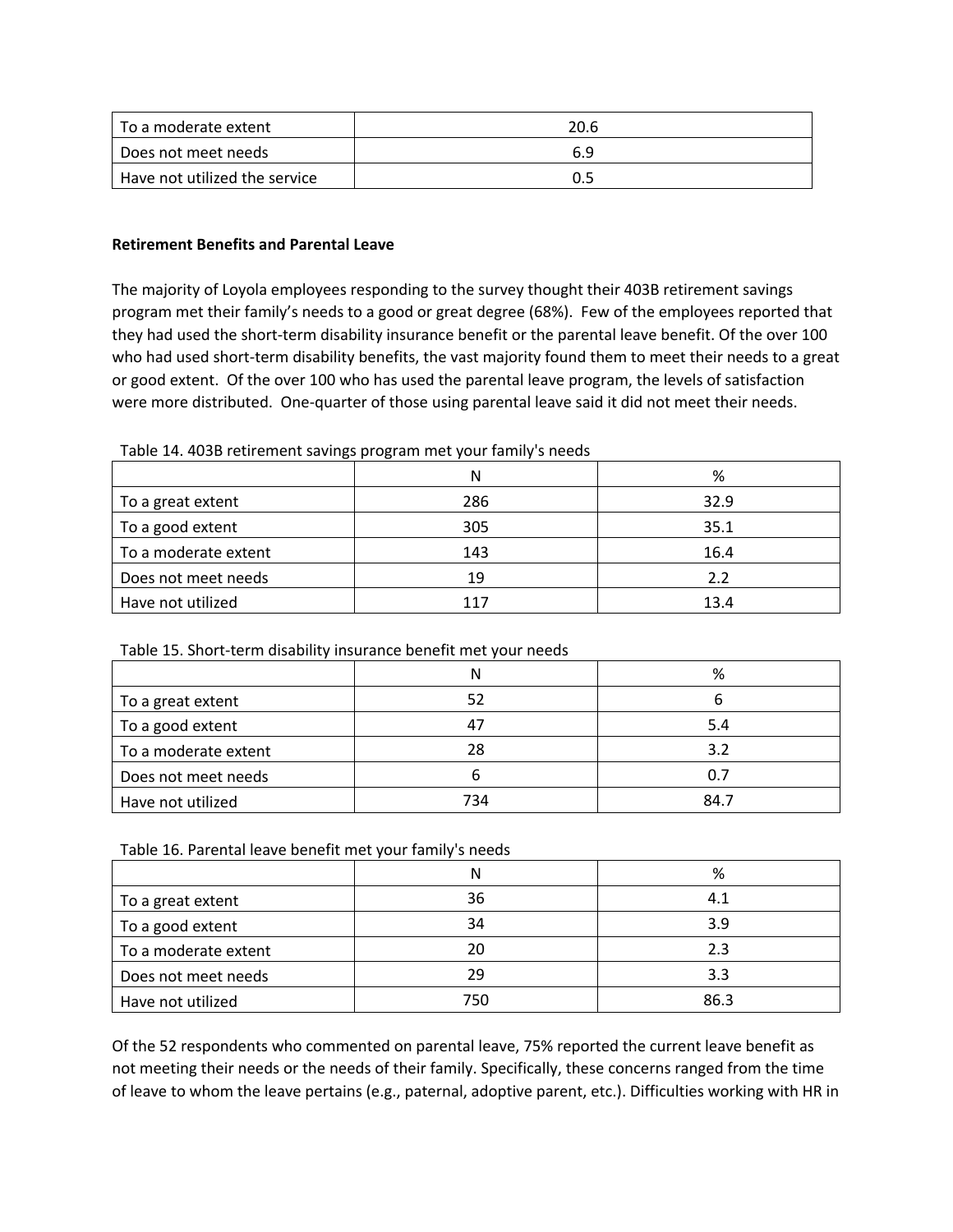order to arrange for parental leave were also mentioned repeatedly as well as the need for elder care and other medical leave situations.

The survey reached a larger group of employees who used Loyola's tuition benefit program. Two hundred and twenty employees reported using the benefit for their own education and 150 reported that a family member has used it. Of all using the benefit, the majority (60%) found the tuition benefits helped them or their family to a great or good extent.

|                      | N   | %    |
|----------------------|-----|------|
| To a great extent    | 168 | 19.3 |
| To a good extent     | 61  |      |
| To a moderate extent | 27  | 3.1  |
| Does not meet needs  | 23  | 2.6  |
| Have not utilized    | 593 | 68   |

Table 17. Tuition benefit met your family's needs

# **Overall Wellness within the Context of COVID**

The survey included questions on how Loyola faculty and staff utilized health care across the phases of the COVID-19 pandemic. While the largest group of employees (roughly 50%) did not report a change in their usage, overall faculty and staff reported decreases in how they used healthcare in 2019-2020 and increases in usage then in 2020-2021.

Table 18. Between 2019-2020, during the first phase of COVID (with limited healthcare available across the country), changes in your/your family's usage of the medical, behavioral health, and prescription medication services, by faculty and staff role

|                      | <b>Total Faculty and Staff</b> |      |                |              |
|----------------------|--------------------------------|------|----------------|--------------|
|                      | N                              | %    | Faculty only % | Staff only % |
| Significant decrease | 98                             | 11.4 | 13.1           | 10.1         |
| Moderate decrease    | 106                            | 12.3 | 13.7           | 11.5         |
| Slight decrease      | 112                            | 13   | 13.7           | 12.6         |
| No change            | 385                            | 44.7 | 40.4           | 47.4         |
| Slight increase      | 67                             | 7.8  | 7.8            | 7.8          |
| Moderate increase    | 58                             | 6.7  | 6.7            | 6.8          |
| Significant increase | 36                             | 4.2  | 4.7            | 3.9          |

Table 19. Between 2020-2021, during the second phase of COVID (with a return to more normal delivery of healthcare services), changes in your/your family's usage of medical, behavioral health, and prescription medication services, by faculty and staff role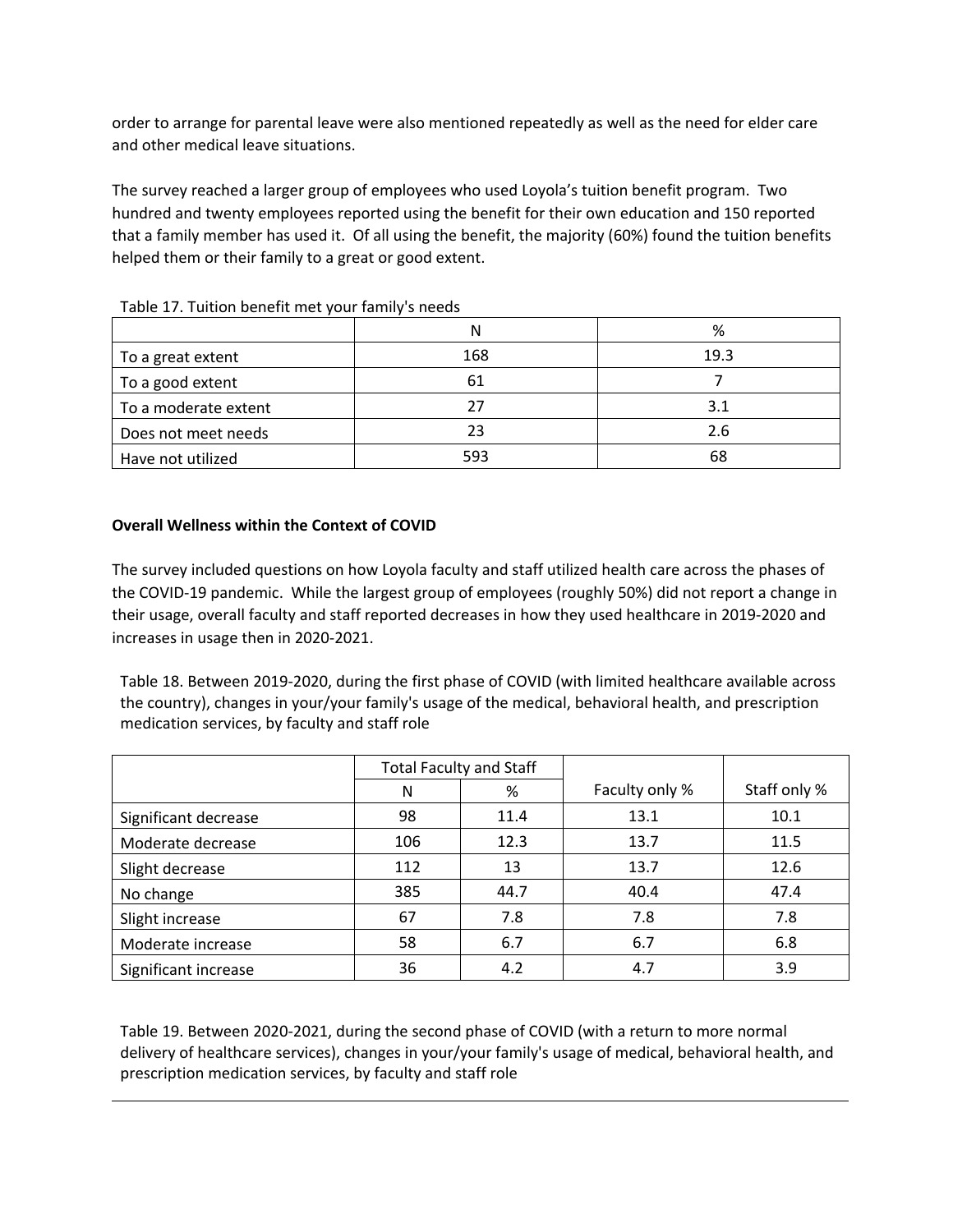|                      | <b>Total Faculty and Staff</b> |      |                   |              |
|----------------------|--------------------------------|------|-------------------|--------------|
|                      | N                              | %    | Faculty<br>only % | Staff only % |
| Significant decrease | 16                             | 1.9  | 2.3               | 1.6          |
| Moderate decrease    | 50                             | 5.8  | 5.8               | 5.7          |
| Slight decrease      | 40                             | 4.7  | 6.4               | 3.5          |
| No change            | 429                            | 50.1 | 46.9              | 52.3         |
| Slight increase      | 154                            | 18   | 17.8              | 18           |
| Moderate increase    | 107                            | 12.5 | 12.5              | 12.5         |
| Significant increase | 61                             | 7.1  | 8.2               | 6.5          |

The pandemic had an impact on most Loyola employees with 66% reporting a moderate to great impact on their physical and mental health and wellness. Their health and wellness, in turn, impacted their productivity at work. For over half of faculty and over a third of staff, productivity was impacted to a moderate to great extent.

|                      |     | <b>Total Faculty and Staff</b> |                   |              |
|----------------------|-----|--------------------------------|-------------------|--------------|
|                      | N   | %                              | Faculty only<br>% | Staff only % |
| To a great extent    | 199 | 23                             | 24.9              | 21.9         |
| To a moderate extent | 374 | 43.2                           | 43.4              | 43           |
| Neutral              | 151 | 17.5                           | 18.8              | 16.5         |
| To a lesser extent   | 54  | 6.2                            | 5.5               | 6.8          |
| No impact            | 87  | 10.1                           | 7.5               | 11.8         |

Table 20. Pandemic impacts on physical and mental health and wellness, by faculty and staff role

Table 21. Physical and mental health and wellness impacted your work productivity, by faculty and staff role

|                      | <b>Total Faculty and Staff</b> |      |                   |              |
|----------------------|--------------------------------|------|-------------------|--------------|
|                      | N                              | %    | Faculty only<br>% | Staff only % |
| To a great extent    | 105                            | 12.2 | 16.5              | 9.3          |
| To a moderate extent | 267                            | 30.9 | 36.7              | 27           |
| Neutral              | 229                            | 26.5 | 24.6              | 28           |
| To a lesser extent   | 67                             | 7.8  | 5.8               | 9.1          |
| No impact            | 196                            | 22.7 | 16.5              | 26.6         |

Throughout the pandemic, Loyola administration messaged employees about the need to provide special care not only for students but also for each other. The majority of faculty (73%) and staff (80%) reported that their managers demonstrated a genuine sense of care for their well-being.

Table 22. My manager demonstrates a genuine sense of care for my well-being, by faculty and staff role